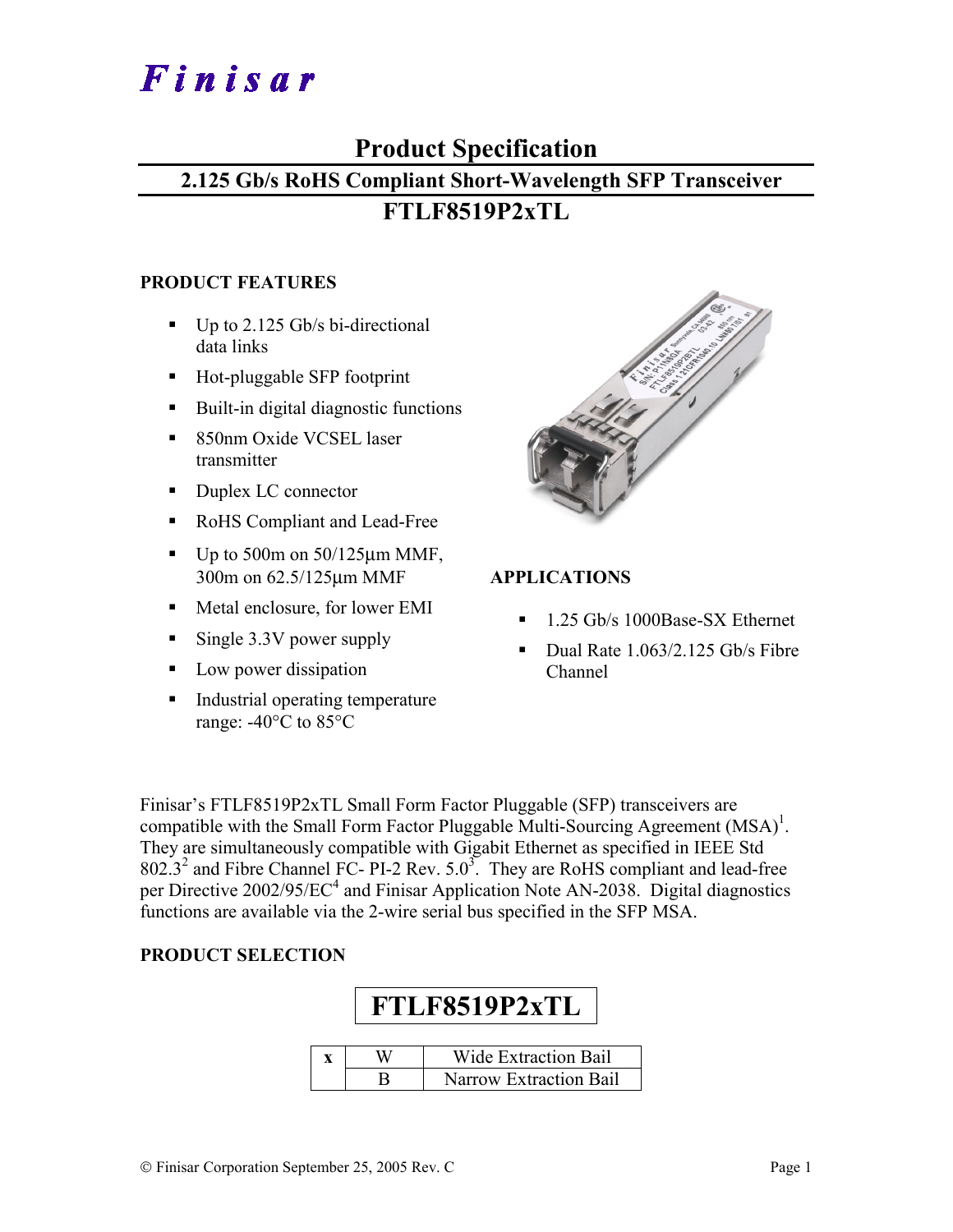#### **I. Pin Descriptions**

| Pin            | Symbol                            | <b>Name/Description</b>                                        | Ref.           |
|----------------|-----------------------------------|----------------------------------------------------------------|----------------|
|                | $V_{E\underline{E}\underline{T}}$ | Transmitter Ground (Common with Receiver Ground)               |                |
| $\overline{2}$ | $T_{FAULT}$                       | Transmitter Fault. Not supported.                              |                |
| 3              | $T_{\text{DIS}}$                  | Transmitter Disable. Laser output disabled on high or open.    | $\overline{2}$ |
| 4              | $MOD$ DEF $(2)$                   | Module Definition 2. Data line for Serial ID.                  | 3              |
| 5              | $MOD$ DEF $(1)$                   | Module Definition 1. Clock line for Serial ID.                 | 3              |
| 6              | $MOD$ $DEF(0)$                    | Module Definition 0. Grounded within the module.               | 3              |
| 7              | Rate Select                       | No connection required                                         |                |
| 8              | LOS.                              | Loss of Signal indication. Logic 0 indicates normal operation. | 4              |
| 9              | $\rm V_{EER}$                     | Receiver Ground (Common with Transmitter Ground)               |                |
| 10             | $\rm V_{EER}$                     | Receiver Ground (Common with Transmitter Ground)               |                |
| 11             | $\rm V_{EER}$                     | Receiver Ground (Common with Transmitter Ground)               |                |
| 12             | RD-                               | Receiver Inverted DATA out. AC Coupled                         |                |
| 13             | $RD+$                             | Receiver Non-inverted DATA out. AC Coupled                     |                |
| 14             | $\rm V_{EER}$                     | Receiver Ground (Common with Transmitter Ground)               |                |
| 15             | $V_{CR}$                          | Receiver Power Supply                                          |                |
| 16             | $V_{\rm CCT}$                     | <b>Transmitter Power Supply</b>                                |                |
| 17             | $\rm V_{EET}$                     | Transmitter Ground (Common with Receiver Ground)               |                |
| 18             | $TD+$                             | Transmitter Non-Inverted DATA in. AC Coupled.                  |                |
| 19             | TD-                               | Transmitter Inverted DATA in. AC Coupled.                      |                |
| 20             | $V_{EET}$                         | Transmitter Ground (Common with Receiver Ground)               |                |

Notes:

1. Circuit ground is internally isolated from chassis ground.

2. Laser output disabled on  $T_{DIS} > 2.0V$  or open, enabled on  $T_{DIS} < 0.8V$ .

3. Should be pulled up with 4.7k – 10kohms on host board to a voltage between 2.0V and 3.6V. MOD  $DEF(0)$  pulls line low to indicate module is plugged in.

4. LOS is open collector output. Should be pulled up with 4.7k – 10kohms on host board to a voltage between 2.0V and 3.6V. Logic 0 indicates normal operation; logic 1 indicates loss of signal.



**Diagram of Host Board Connector Block Pin Numbers and Names**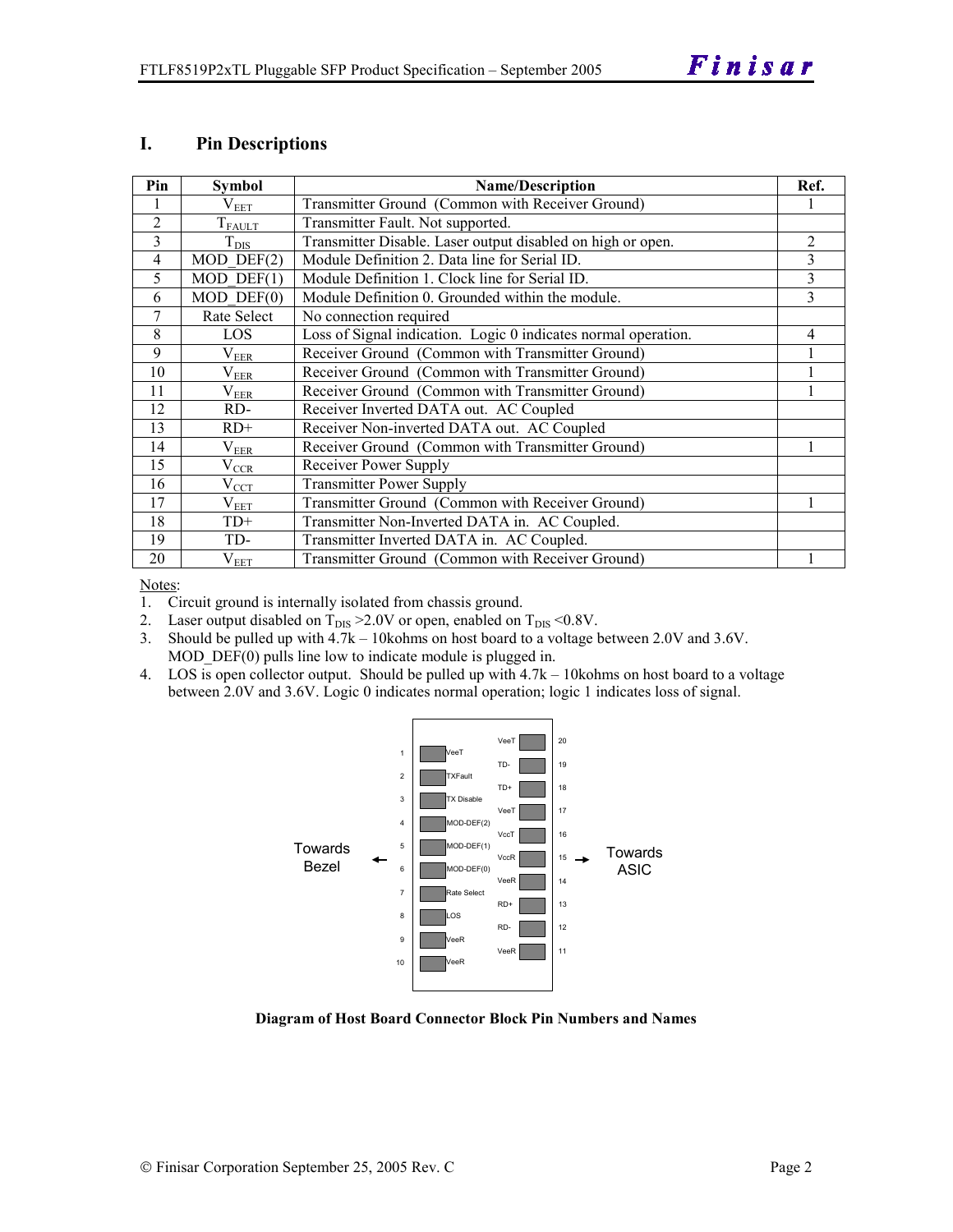#### **II. Absolute Maximum Ratings**

| <b>Parameter</b>           | Svmbol | Min    | Typ | Max | Unit          | Ref. |
|----------------------------|--------|--------|-----|-----|---------------|------|
| Maximum Supply Voltage     | Vcc    | $-0.5$ |     |     |               |      |
| Storage Temperature        |        | -40    |     |     | $\circ$       |      |
| Case Operating Temperature |        | $-40$  |     |     | $\circ$       |      |
| <b>Relative Humidity</b>   | RН     |        |     |     | $\frac{0}{0}$ |      |

## **III.** Electrical Characteristics ( $T_A = -40$  to 85 °C,  $V_{CC} = 3.0$  to 3.6 Volts)

| <b>Parameter</b>                  | Symbol                  | Min            | Typ | Max          | Unit | Ref.           |
|-----------------------------------|-------------------------|----------------|-----|--------------|------|----------------|
| <b>Supply Voltage</b>             | Vcc                     | 3.0            |     | 3.6          | V    |                |
| <b>Supply Current</b>             | Icc                     |                | 180 | 240          | mA   |                |
| <b>Transmitter</b>                |                         |                |     |              |      |                |
| Input differential impedance      | $R_{in}$                |                | 100 |              | Ω    | $\overline{2}$ |
| Single ended data input swing     | Vin, pp                 | 250            |     | 1200         | mV   | 3              |
| Transmit Disable Voltage          | $\rm V_{D}$             | 2              |     | Vcc          | V    | $\overline{4}$ |
| <b>Transmit Enable Voltage</b>    | $V_{EN}$                | Vee            |     | $Vee+0.8$    | V    |                |
| <b>Receiver</b>                   |                         |                |     |              |      |                |
| Single ended data output swing    | Vout, pp                | 250            | 450 | 550          | mV   | 5              |
| Data output rise time             | ւ                       |                | 90  | 175          | ps   | 6              |
| Data output fall time             | $t_{\rm f}$             |                | 90  | 175          | ps   | 6              |
| Mask Margin                       |                         |                | 45% |              |      |                |
| LOS Fault                         | $V_{LOS \frac{fault}{}$ | $\overline{2}$ |     | $Vec_{HOST}$ | V    | 7              |
| <b>LOS</b> Normal                 | $V_{LOS\, norm}$        | Vee            |     | $Vee+0.5$    | V    | 7              |
| Power Supply Rejection            | <b>PSR</b>              | 100            |     |              | mVpp | 8              |
| Deterministic Jitter Contribution | $RX \Delta DJ$          |                |     | 51.7         | ps   | 9              |
| <b>Total Jitter Contribution</b>  | $RX \Delta TI$          |                | <65 | 122.4        | ps   | 10             |

Notes:

- 1. Non condensing.
- 2. Connected directly to TX data input pins. AC coupling from pins into laser driver IC.
- 3. We recommend <600mV for best EMI performance.
- 4. Or open circuit.
- 5. Into 100 ohms differential termination.
- 6.  $20 80 \%$
- 7. LOS is an open collector output. Should be pulled up with 4.7k 10kohms on the host board. Normal operation is logic 0; loss of signal is logic 1. Maximum pull-up voltage is 5.5V.
- 8. Receiver sensitivity is compliant with power supply sinusoidal modulation of 20 Hz to 1.5 MHz up to specified value applied through the recommended power supply filtering network.
- 9. Typical peak-to-peak jitter (=6\*RMS width of Jitter).
- 10. Measured with DJ-free data input signal. In actual application, output DJ will be the sum of input DJ and  $\Delta$  DJ.
- 11. If measured with TJ-free data input signal. In actual application, output TJ will be given by:

$$
T J_{OUT} = D J_{IN} + \Delta D J + \sqrt{(T J_{IN} - D J_{IN})^2 + (\Delta T J - \Delta D J)^2}
$$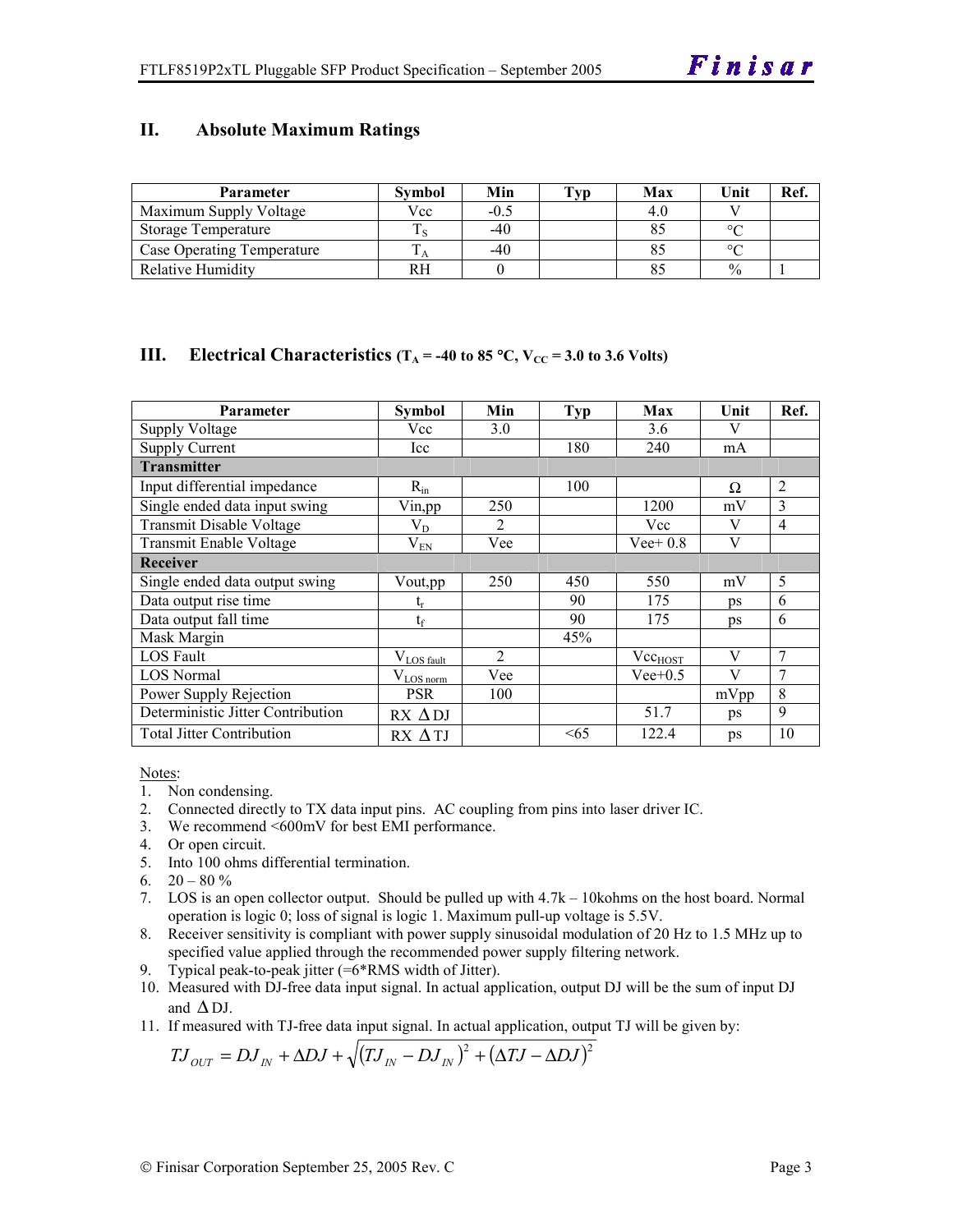| Parameter                                       | <b>Symbol</b>        | Min   | <b>Typ</b> | Max      | Unit            | Ref.           |
|-------------------------------------------------|----------------------|-------|------------|----------|-----------------|----------------|
| <b>Transmitter</b>                              |                      |       |            |          |                 |                |
| Output Opt. Pwr: 50 or 62.5 MMF                 | $P_{OUT}$            | $-9$  |            | $-2.5$   | dBm             | $\mathbf{1}$   |
| Optical Wavelength                              | λ                    | 830   |            | 860      | nm              |                |
| Spectral Width                                  | $\sigma$             |       |            | 0.85     | nm              |                |
| Optical Modulation Amplitude @<br>$2.125$ Gb/s  | <b>OMA</b>           | 196   |            |          | $\mu$ W         | $\overline{2}$ |
| Optical Modulation Amplitude @<br>$1.0625$ Gb/s | <b>OMA</b>           | 156   |            |          | $\mu$ W         | $\overline{2}$ |
| <b>Optical Rise/Fall Time</b>                   | $t_r/ t_f$           |       | 100        | 150      | ps              | $\overline{3}$ |
| <b>Relative Intensity Noise</b>                 | <b>RIN</b>           |       |            | $-120$   | dB/Hz           |                |
| Deterministic Jitter Contribution               | $TX \Delta DJ$       |       | 20         | 56.5     | ps              | $\overline{4}$ |
| <b>Total Jitter Contribution</b>                | TX ΔTJ               |       | <65        | 119      | ps              | $\overline{5}$ |
| Extinction Ratio $@$ 1.25 Gb/s                  | ER                   | 9     |            |          | dB              |                |
| Mask Margin                                     |                      |       | 45%        |          |                 |                |
| <b>Receiver</b>                                 |                      |       |            |          |                 |                |
| Receiver Sensitivity = $1.0625$ Gb/s            | <b>RxSENS</b>        |       |            | $-20$    | dBm             | 6              |
| Receiver Sensitivity = $2.125$ Gb/s             | <b>RxSENS</b>        |       |            | $-18$    | dBm             | 6              |
| Receiver Sensitivity = $1.25$ Gb/s              | <b>RxSENS</b>        |       |            | $-20$    | dBm             | $\overline{7}$ |
| Stressed RX sens. = 1.0625 Gb/s                 |                      | 0.055 |            |          | mW              | 8              |
| Stressed RX sens. $=2.125$ Gb/s                 |                      | 0.096 |            |          | mW              | $\overline{8}$ |
| Stressed RX sens. = 1.25 Gb/s                   |                      |       |            | $-13.5$  | dBm             | 9              |
| Average Receiver Power                          | $Rx_{MAX}$           |       |            | $\Omega$ | d <sub>Bm</sub> |                |
| Receiver Elec. 3 dB cutoff freq.                |                      |       |            | 1500     | <b>MHz</b>      |                |
| <b>Optical Center Wavelength</b>                | $\lambda_{\text{C}}$ | 770   |            | 860      | nm              |                |
| <b>Optical Return Loss</b>                      |                      | 12    |            |          | dB              |                |
| <b>LOS De-Assert</b>                            | LOS <sub>D</sub>     |       |            | $-20$    | dBm             |                |
| <b>LOS Assert</b>                               | LOS <sub>A</sub>     | $-30$ |            |          | dBm             |                |
| <b>LOS Hysteresis</b>                           |                      | 0.5   |            |          | dB              |                |

#### IV. Optical Characteristics ( $T_{OP}$  = -40 to 85 °C,  $V_{CC}$  = 3.00 to 3.60 Volts)

Notes:

- 1. Class 1 Laser Safety per FDA/CDRH, IEC, and EN60825-1 laser safety standards.
- 2. Equivalent extinction ratio specification for Fibre Channel. Allows smaller ER at higher average power.
- 3. Unfiltered, 20-80%. Complies with FC 1x and 2x eye mask when filtered.
- 4. Measured with DJ-free data input signal. In actual application, output DJ will be the sum of input DJ and  $\Delta$  DJ.
- 5. If measured with TJ-free data input signal. In actual application, output TJ will be given by:

$$
T J_{OUT} = D J_{IN} + \Delta D J + \sqrt{(T J_{IN} - D J_{IN})^2 + (\Delta T J - \Delta D J)^2}
$$

- 6. Specifications are for 50 micro-meter or 62.5 micro-meter fiber
- 7. As measured with 9dB extinction ratio.
- 8. Measured with conformance signals defined in FC-PI-2 Rev. 5.0 specifications.
- 9. Measured with conformance signals defined in IEEE 802.3 specifications.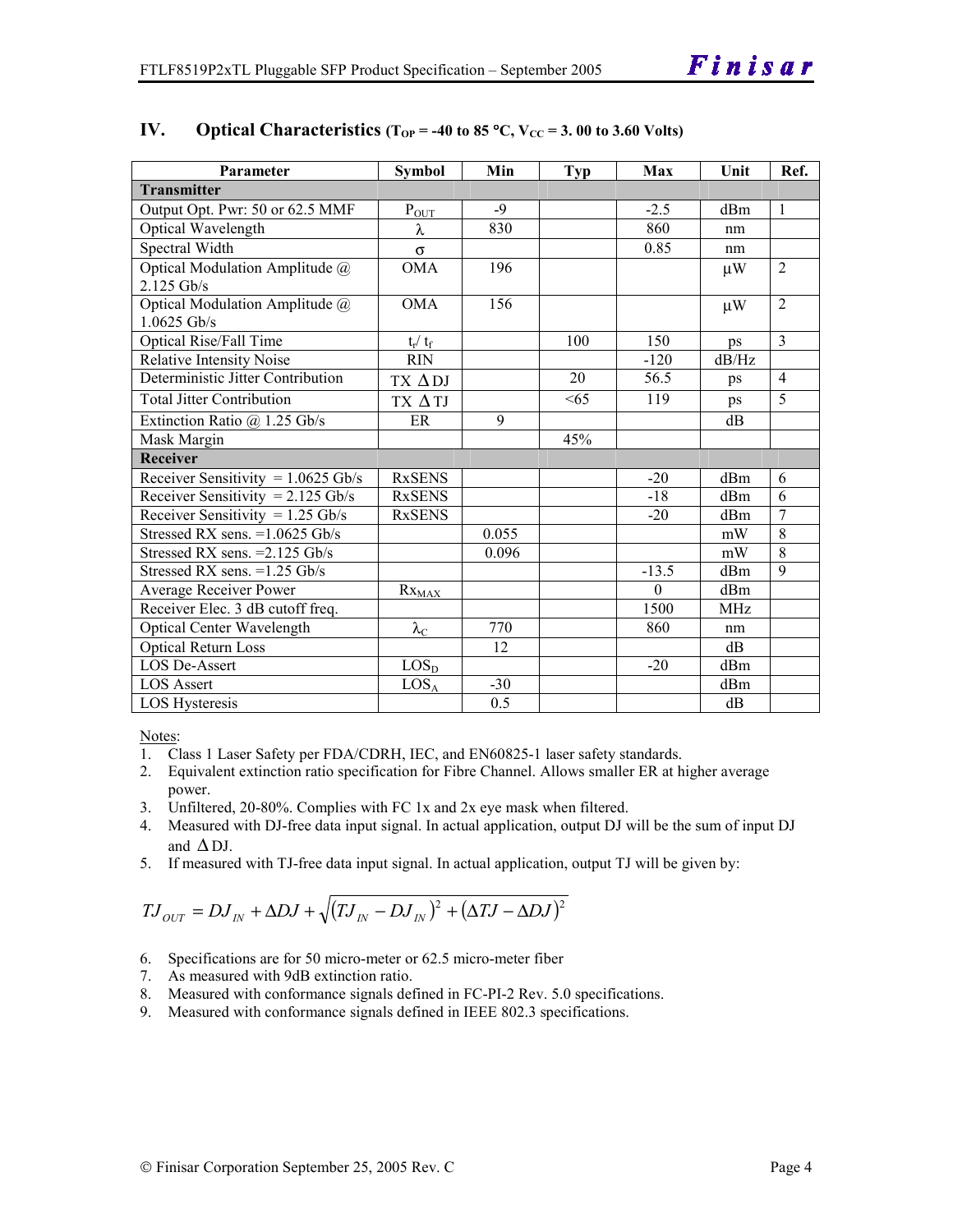# **V. General Specifications**

| <b>Parameter</b>                     | <b>Symbol</b> | Min | Typ    | Max        | <b>Units</b> | Ref. |
|--------------------------------------|---------------|-----|--------|------------|--------------|------|
| Data Rate                            | <b>BR</b>     |     | 1.062, |            | Gb/sec       |      |
|                                      |               |     | 1.25   |            |              |      |
|                                      |               |     | 2.125  |            |              |      |
| <b>Bit Error Rate</b>                | <b>BER</b>    |     |        | $10^{-12}$ |              |      |
| Fiber Length on 50/125µm MMF         |               |     |        | 550        | m            |      |
|                                      |               |     |        | 300        |              |      |
| Fiber Length on $62.5/125 \mu m$ MMF |               |     |        | 300        | m            |      |
|                                      |               |     |        | 150        |              |      |

Notes:

- 1. Gigabit Ethernet and 1x, 2x Fibre Channel compatible, per IEEE 802.3 and FC-PI-2 Rev. 5.0 respectively.
- 2. At 1.0625 Gb/s Fibre Channel and 1.25 Gb/s Gigabit Ethernet data rates.
- 3. At 2.125 Gb/s Fibre Channel data rate.
- 4.  $2.125Gb/s$  with PRBS  $2^7-1$ .

#### **VI. Environmental Specifications**

Finisar 850nm SFP transceivers have an industrial operating temperature range from –40°C to +85°C case temperature.

| <b>Parameter</b>           | Svmbol          | Min | $\mathbf{T}_{\mathbf{V}\mathbf{p}}$ | Max | <b>Units</b> | Ref. |
|----------------------------|-----------------|-----|-------------------------------------|-----|--------------|------|
| Case Operating Temperature | $\mathbf{1}$ op | -40 |                                     |     | $\sim$       |      |
| Storage Temperature        | ⊥ sto           | -40 |                                     |     | $\circ$      |      |

#### **VII. Regulatory Compliance**

Finisar transceivers are Class 1 Laser Products and comply with US FDA regulations. These products are certified by TÜV and CSA to meet the Class 1 eye safety requirements of EN (IEC) 60825 and the electrical safety requirements of EN (IEC) 60950. Copies of certificates are available at Finisar Corporation upon request. Copies of the referenced certificates are available at Finisar Corporation upon request.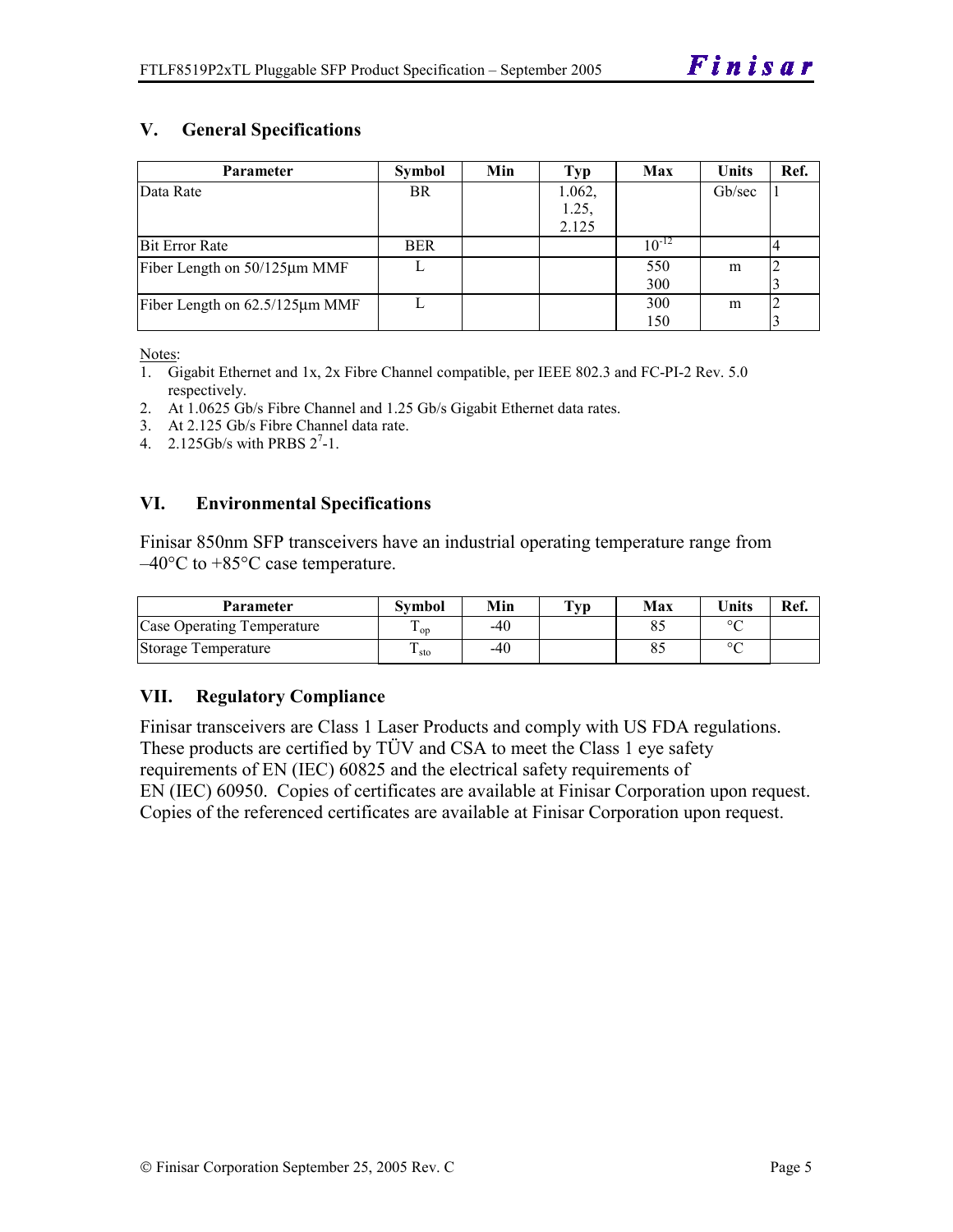# **VIII. Digital Diagnostic Functions**

Finisar FTLF8519P2xTL SFP transceivers support the 2-wire serial communication protocol as defined in the SFP MSA<sup>1</sup>. It is very closely related to the  $E^2$ PROM defined in the GBIC standard, with the same electrical specifications.

The standard SFP serial ID provides access to identification information that describes the transceiver's capabilities, standard interfaces, manufacturer, and other information.

Additionally, Finisar SFP transceivers provide a unique enhanced digital diagnostic monitoring interface, which allows real-time access to device operating parameters such as transceiver temperature, laser bias current, transmitted optical power, received optical power and transceiver supply voltage. It also defines a sophisticated system of alarm and warning flags, which alerts end-users when particular operating parameters are outside of a factory set normal range.

The SFP MSA defines a 256-byte memory map in  $E^2$ PROM that is accessible over a 2-wire serial interface at the 8 bit address 1010000X (A0h). The digital diagnostic monitoring interface makes use of the 8 bit address 1010001X (A2h), so the originally defined serial ID memory map remains unchanged. The interface is identical to, and is thus fully backward compatible with both the GBIC Specification and the SFP Multi Source Agreement. The complete interface is described in Finisar Application Note AN-2030: "Digital Diagnostics Monitoring Interface for SFP Optical Transceivers".

The operating and diagnostics information is monitored and reported by a Digital Diagnostics Transceiver Controller (DDTC) inside the transceiver, which is accessed through a 2-wire serial interface. When the serial protocol is activated, the serial clock signal (SCL, Mod Def 1) is generated by the host. The positive edge clocks data into the  $SFP$  transceiver into those segments of the  $E^2$ PROM that are not write-protected. The negative edge clocks data from the SFP transceiver. The serial data signal (SDA, Mod Def 2) is bi-directional for serial data transfer. The host uses SDA in conjunction with SCL to mark the start and end of serial protocol activation. The memories are organized as a series of 8-bit data words that can be addressed individually or sequentially.

For more information, please see the SFP MSA documentation<sup>1,5</sup> or Finisar Application Note AN-2030.

Please note that evaluation board FDB-1018 is available with Finisar ModDEMO software that allows simple to use communication over the 2-wire serial interface.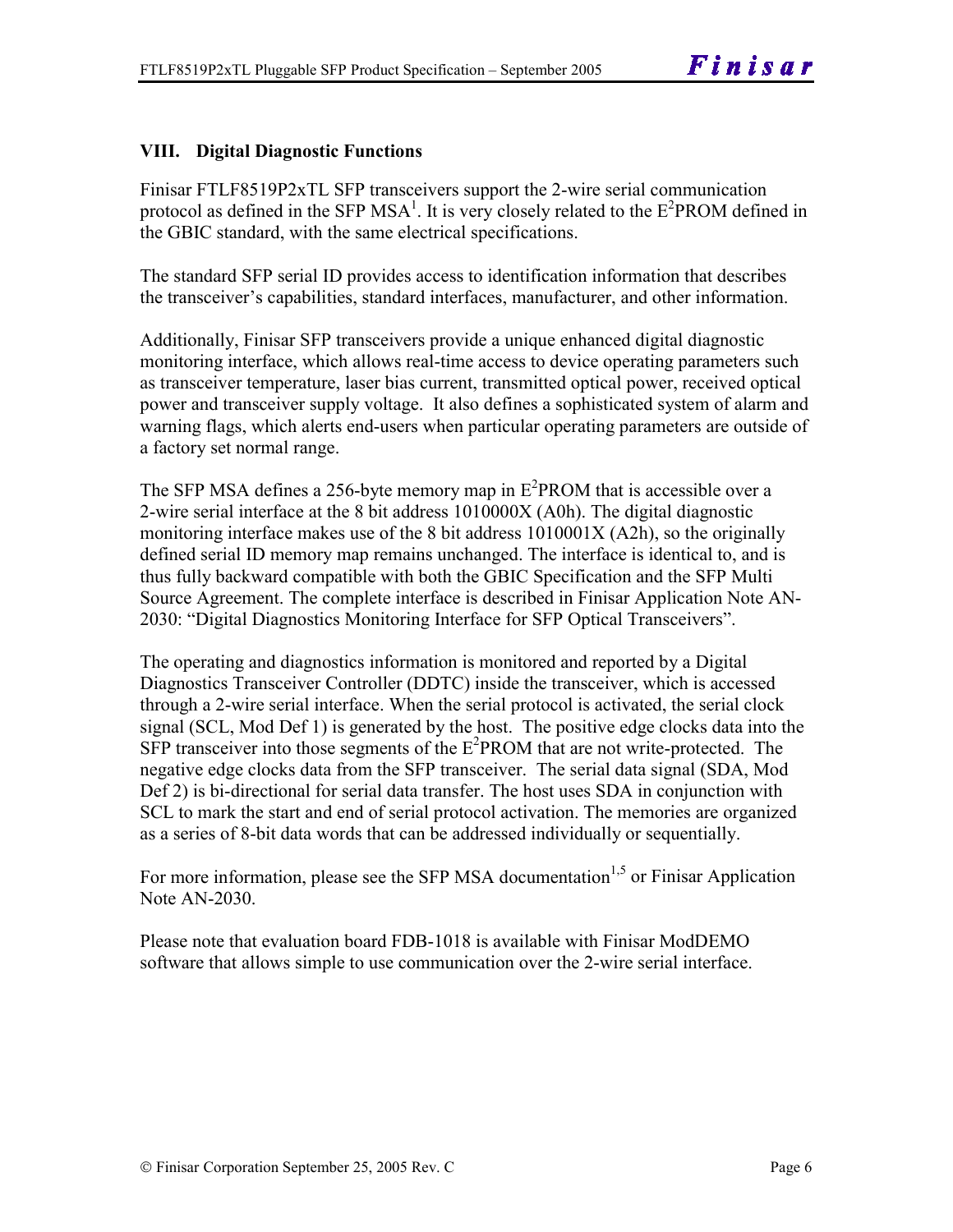# **IX. Digital Diagnostic Specifications**

FTLF8519P2xTy transceivers can be used in host systems that require either internally or externally calibrated digital diagnostics.

| Parameter                                         | <b>Symbol</b>            | Min          | <b>Typ</b> | Max            | Units         | Ref. |
|---------------------------------------------------|--------------------------|--------------|------------|----------------|---------------|------|
| Accuracy                                          |                          |              |            |                |               |      |
| Internally measured transceiver                   | $DD$ Temperature         |              |            | $\overline{3}$ | $\rm ^{o}C$   |      |
| temperature                                       |                          |              |            |                |               |      |
| Internally measured transceiver<br>supply voltage | $\rm{DD}_{\rm{Voltage}}$ |              |            | 100            | mV            |      |
| Measured TX bias current                          | $\rm{DD}_{\rm{Bias}}$    |              |            | 10             | $\frac{0}{0}$ | 1    |
| Measured TX output power                          | $DDTx-Power$             |              |            | $\overline{2}$ | dB            |      |
| Measured RX received average                      | $DD_{Rx\text{-}Power}$   |              |            | $\overline{2}$ | dB            |      |
| optical power                                     |                          |              |            |                |               |      |
| <b>Dynamic Range for Rated Accuracy</b>           |                          |              |            |                |               |      |
| Internally measured transceiver<br>temperature    | $DD$ Temperature         | $-40$        |            | 85             | $\rm ^{o}C$   |      |
| Internally measured transceiver<br>supply voltage | DD <sub>Voltage</sub>    | 3.0          |            | 3.6            | V             |      |
| Measured TX bias current                          | $DD_{\rm Bias}$          | $\mathbf{0}$ |            | 20             | mA            |      |
| Measured TX output power                          | $DDTx-Power$             | $-9$         |            | $-2.5$         | dBm           |      |
| Measured RX received average<br>optical power     | $DD_{Rx\text{-}Power}$   | $-20$        |            | $\Omega$       | dBm           |      |
| <b>Max Reporting Range</b>                        |                          |              |            |                |               |      |
| Internally measured transceiver<br>temperature    | $DD$ Temperature         | $-40$        |            | 125            | $\rm ^{o}C$   |      |
| Internally measured transceiver<br>supply voltage | DD <sub>Voltage</sub>    | 2.8          |            | 4.0            | V             |      |
| Measured TX bias current                          | $DD_{\rm Bias}$          | $\theta$     |            | 20             | mA            |      |
| Measured TX output power                          | $DDTx-Power$             | $-10$        |            | $-2$           | dBm           |      |
| Measured RX received average<br>optical power     | $DD_{Rx\text{-}Power}$   | $-22$        |            | $\theta$       | dBm           |      |

Notes:

1. Accuracy of Measured Tx Bias Current is 10% of the actual Bias Current from the laser driver to the laser.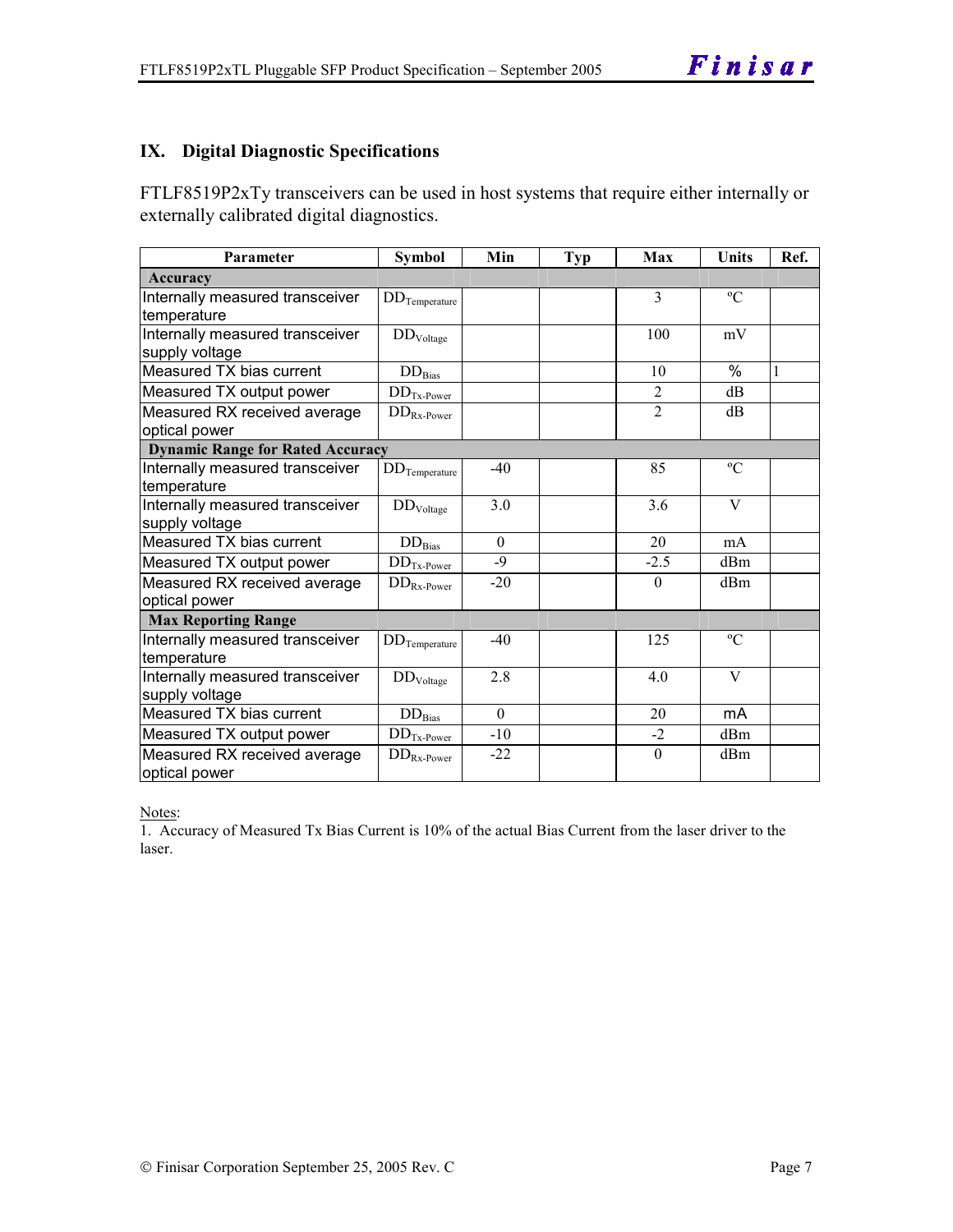## **X. Mechanical Specifications**

Finisar's Small Form Factor Pluggable (SFP) transceivers are compatible with the dimensions defined by the SFP Multi-Sourcing Agreement (MSA).



**FTLF8519P2BTL**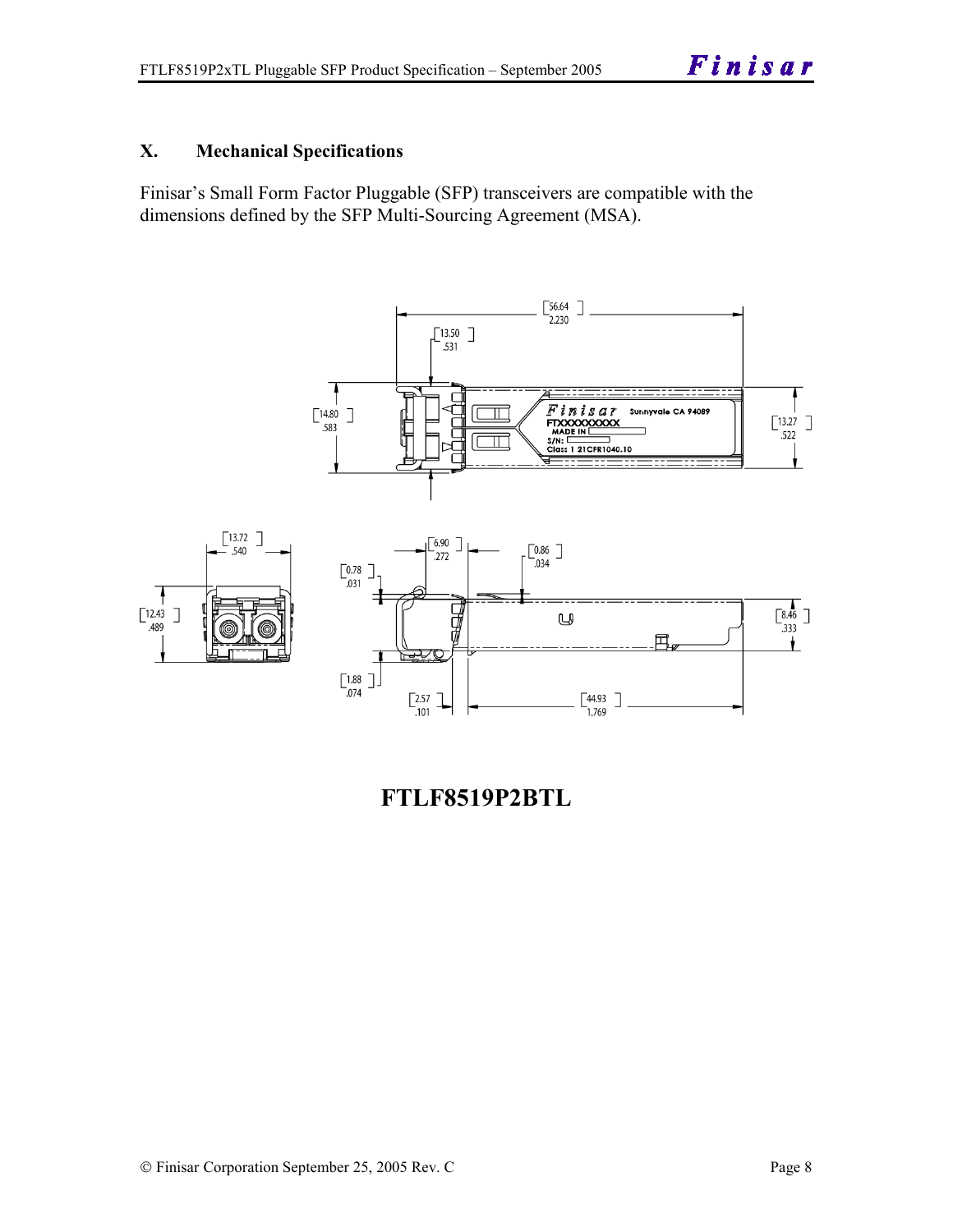Finisar





# **FTLF8519P2WTL**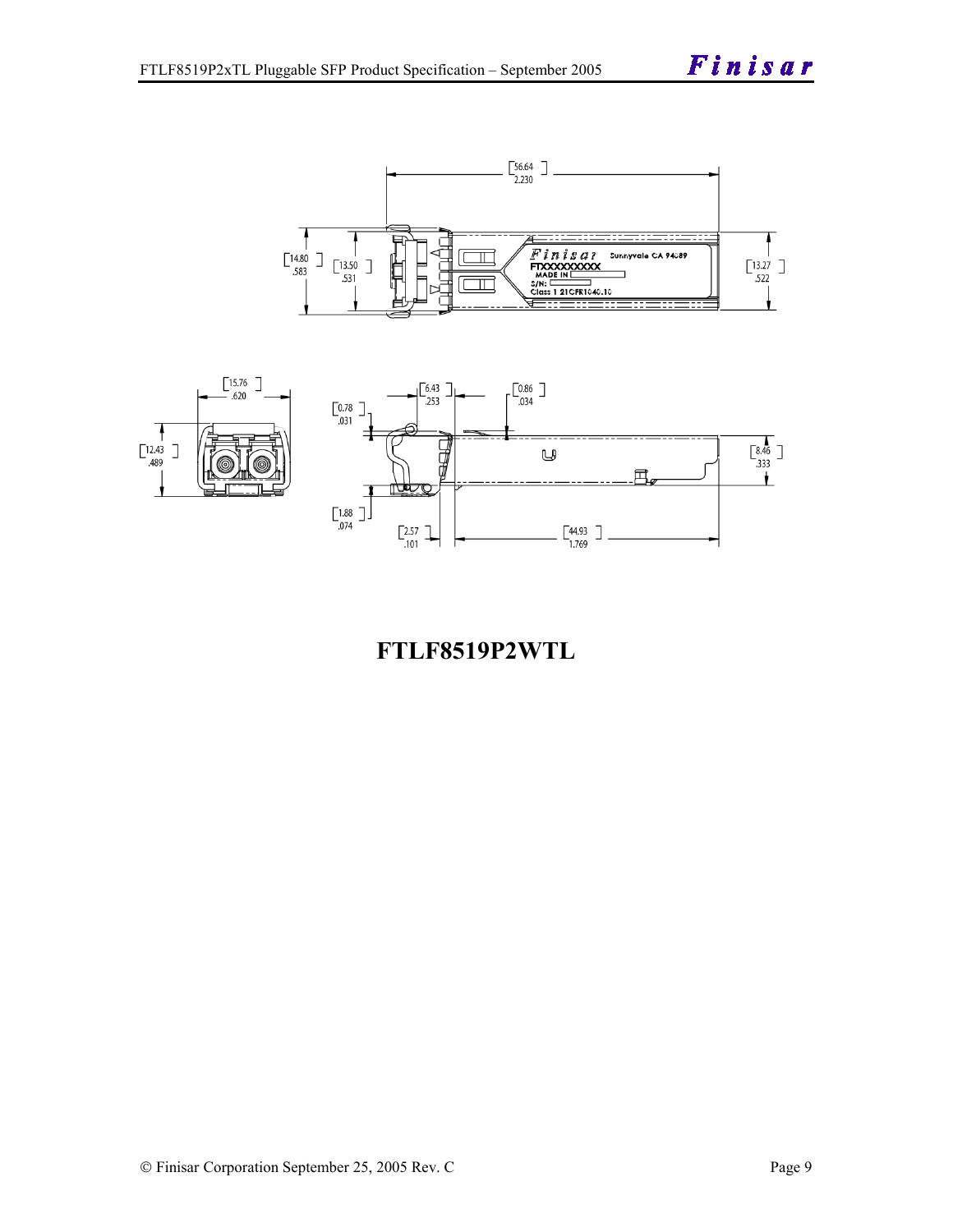

# **XI. PCB Layout and Bezel Recommendations**

 $\hat{\triangle}$ Through Holes are Unplated  $\sqrt{2}$ Rads and Vias are Chassis Ground, 11 Places  $\Delta$  for and Basic Dimension Established by Customer

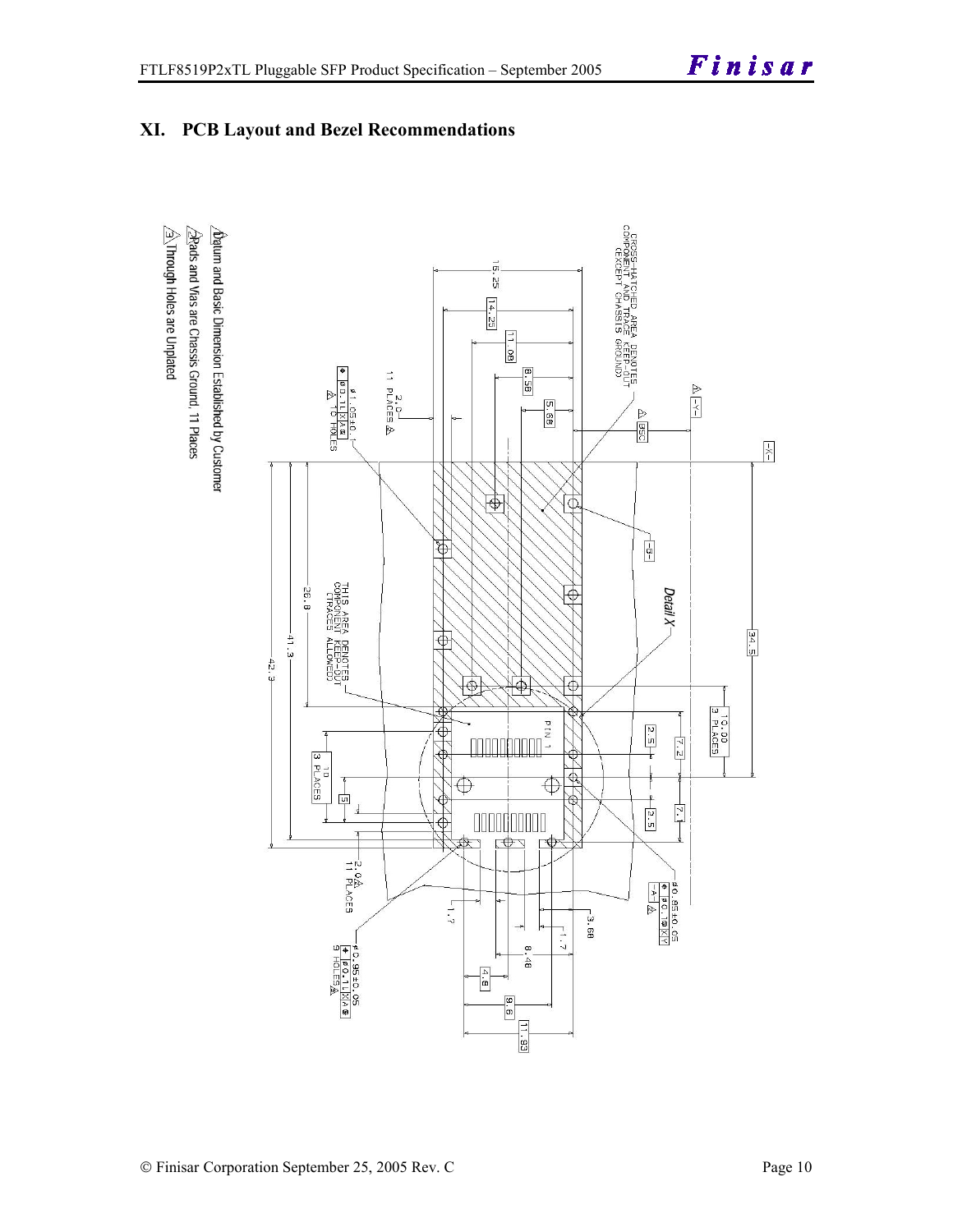

NOTES:

- $\triangle$  MINIMUM PITCH ILLUSTRATED, ENGLISH DIMENSIONS ARE FOR REFERENCE ONLY
- 2. NOT RECOMMENDED FOR PCI EXPANSION CARD APPLICATIONS